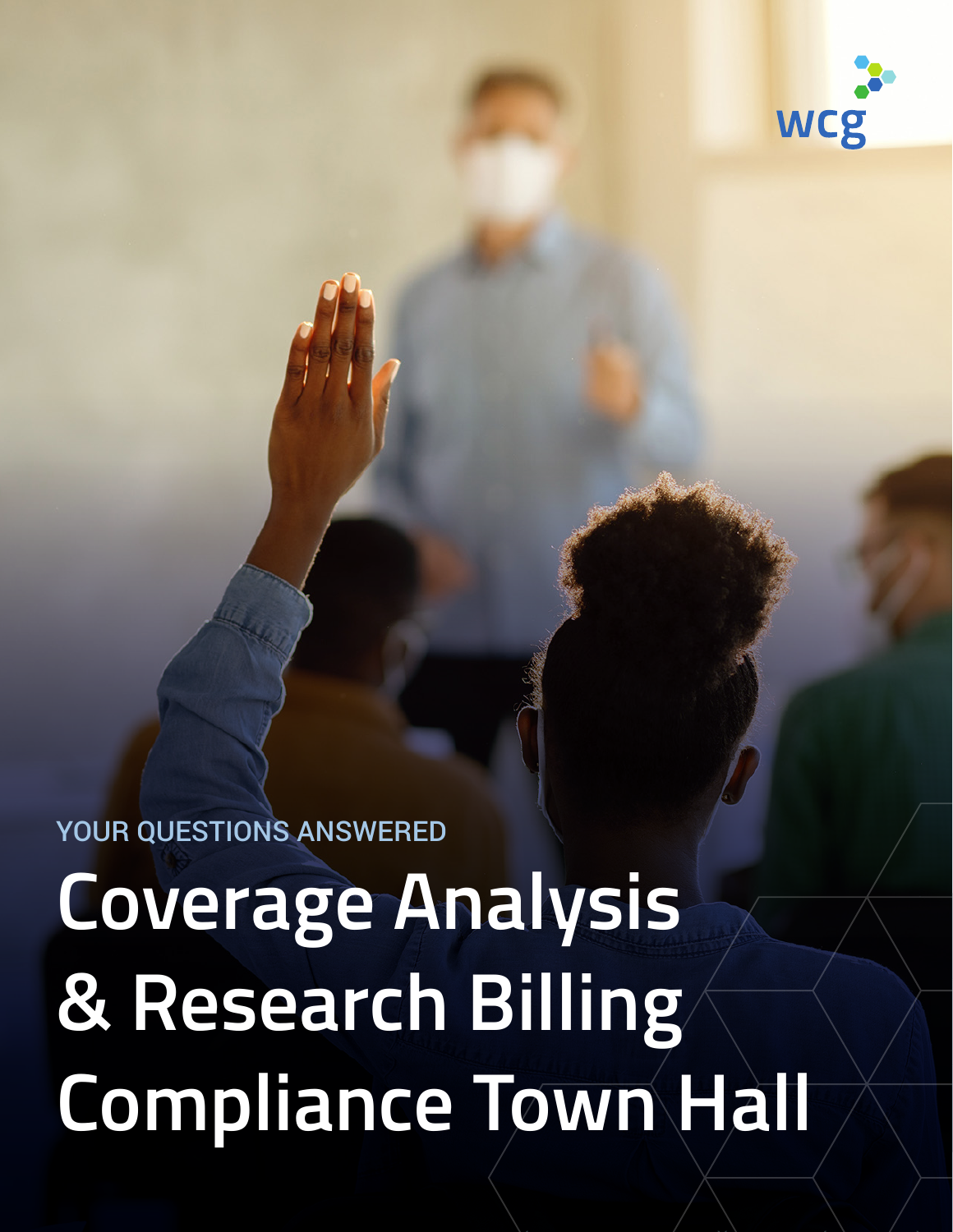We recently hosted a round table event with leaders of institutions and research sites to identify critical challenges sites face today. To follow up, our three-part webinar series discussed solutions to these challenges for research sites, institutions and health systems. The second webinar was a live Coverage Analysis and Research Billing Compliance Town Hall to address specific program questions. This article provides a recap.

### **Q: When should you do a coverage analysis?**

A: Coverage analysis should be one of the first activities in the study start-up process once you are selected as a site and have study documents from the sponsors – namely, the protocol, ICF and budget. Early coverage analysis will tie directly into the budget and contracting process. Often, it uncovers special protocol requirements that may impact discussions about logistics, e.g., extended observation periods after dosing or a special lab processing requirement. Catching those issues in the coverage analysis process speeds start-up.

#### **Q: How do you use a coverage analysis?**

A: A coverage analysis adds value at several times:

Early on, it determines services required by the study protocol and identifies services not billable to third-party payers, which should then be negotiated into the sponsor budget.

Use coverage analysis after contracting (prior to first patient being consented) to ensure that your informed consent document, coverage analysis and study budget align with billable services. Also, consider any out-of-pocket patient expenses or charges that will go to insurance, ensuring that all three documents are synced.

The final utilization comes during the backend research bill scrub process, where clinical charges are reviewed and bucketed into "billed to study funds," "billed to third-party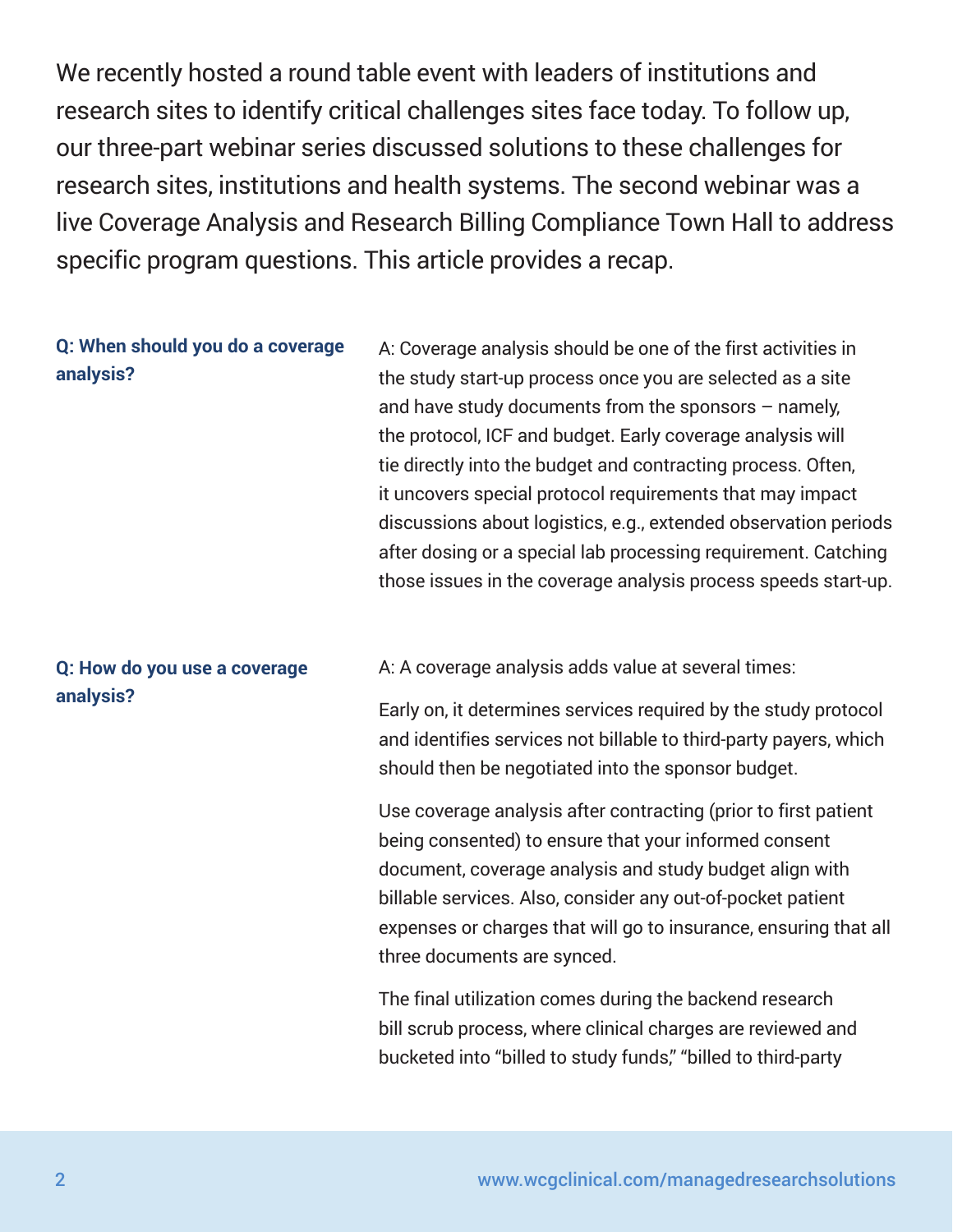payer" or anything that is handled with "special circumstances," such as invoicing to sponsor.

#### **Q: Is there a universal template available to create a grid?**

A: There is not a universal version; most sites develop their templates based on preferences and needs. You might use one of the templates available online from various research sites or use a CTMS system.

If you are developing a coverage analysis grid, include a qualifying trial analysis section that shows whether the trial is qualifying. Also, include the different policies under which you can qualify a trial – such as NCD 310.1 or the IDE policy.

All templates should have a billing grid to input the schedule of events and add billing determinations. Set standard billing determinations, e.g., many sites use [R] for research that will not be charged to the patient and [S] for standard of care for Medicare to indicate who is paying for that item. Consistency is vital to avoid confusion.

## **Q: What's the best way to get started with a coverage analysis?**

A: The best way to get started is to determine if it is a qualifying clinical trial under NCD 310.1 or the Medicare Benefit Policy Manual for devices. Then, build out the schedule of events. Read through the protocol ICF and sponsor budget to check for any items required by the protocol that might not be listed in the schedule of events. Next, mark anything offered as "paid by the sponsor" in the sponsor budget or "promised free" in the informed consent.

**Q: Where's the best place to start when looking up coverage determination information - NCDs or LCDs? Or should you start with guidelines for that disease type?**

A: After marking everything that the sponsor is offering to pay, open the clinical guidelines for the underlying condition to decide conventional care for that patient population. Also, look for any side effects of the investigational item to see if other labs might be billable using support from NCD 310.1.

Look for any other NCDs or LCDs that might apply to certain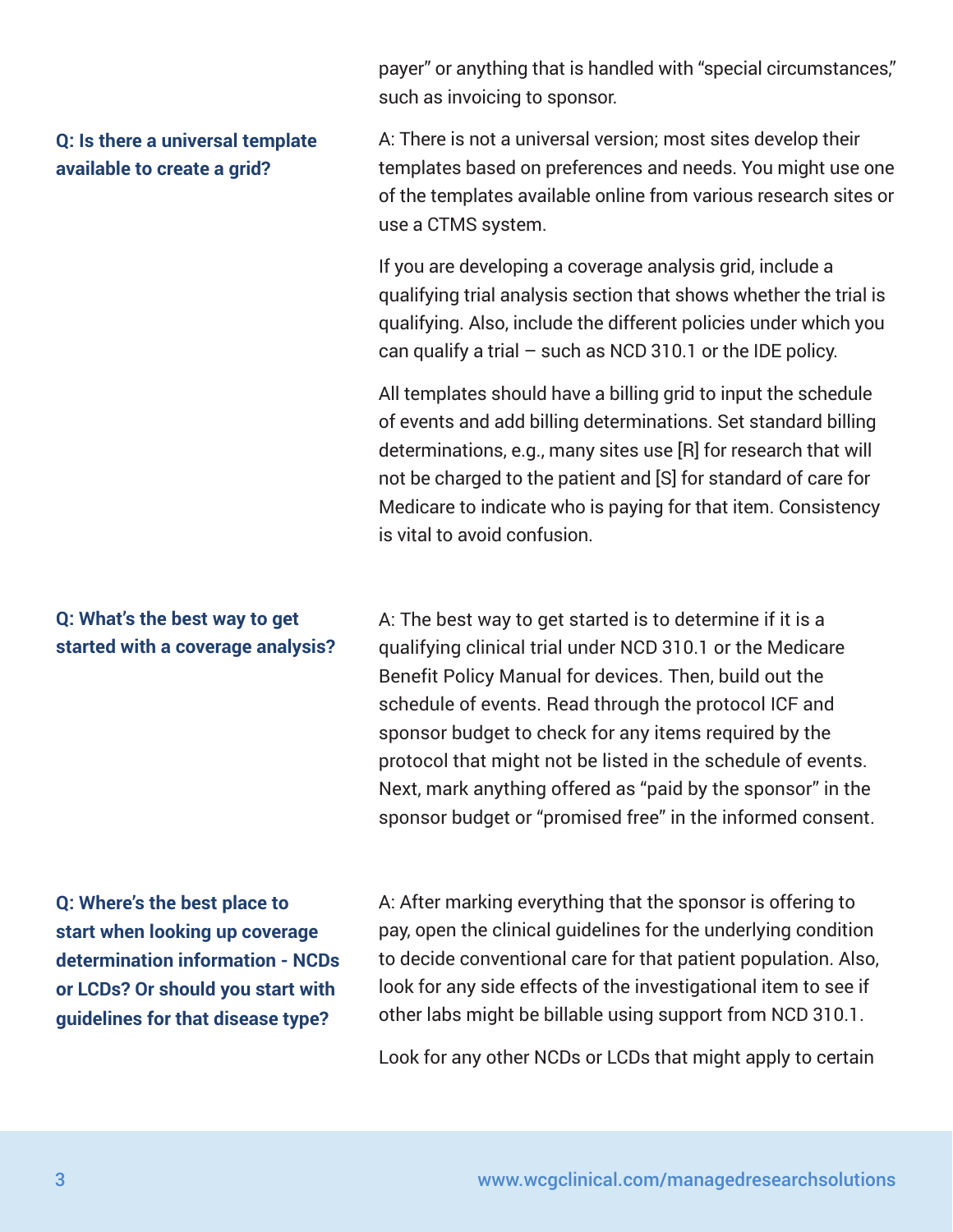items, and make sure to document the reason that the NCD supports or limits billing the item to insurance. Use that information to decide if an item can be billed, and make sure to document the support in the comments section of the CA.

A: The Medicare coverage database is the main resource for NCDs and LCDs, but it is not user-friendly. Coding software systems can link you to the NCD or LCD if you know the CPT codes; that is a more user-friendly approach. Then, we recommend bookmarking. Make a bookmark folder and bookmark the common ones that you see in protocols. Create a document to plug in your standard analysis if that NCD or LCD tends to apply consistently across protocols.

## **Q: Why aren't there better or more user-friendly resources for looking up NCDs and LCDs?**

**Q: What do you do when a sponsor has sites in multiple jurisdictions, and the LCDs limit coverage differently? How can we educate sponsors on the different determinations and then budgeting?**

A: Most sponsors have sites in different jurisdictions, based on how many sites are participating in the trial in different regions of the country. Sponsors cannot address every possible LCD for a trial; the site must review the items and ensure that there is no NCD or an LCD that applies.

The sponsor should expect differences between sites across different regions. Within a region, different sites might interpret policies differently. Note that to the sponsor, if it is a bigger-ticket item you're not going to bill because of an LCD, you might be the first site in that region to ask them to pay for that; point out to them that you can't bill based on an LCD.

**Q: Why do some sites choose to make all screening procedures paid for by the sponsor instead of insurance?** A: First, screening procedures done only to determine qualifications or eligibility for enrollment should be paid by the study; the coverage analysis will identify those. However, it can be challenging to some sites for several reasons:

- The timing of routine care services  $-$  Are you choosing to split your service?
- Elements of the screening visit billed to the sponsor vs.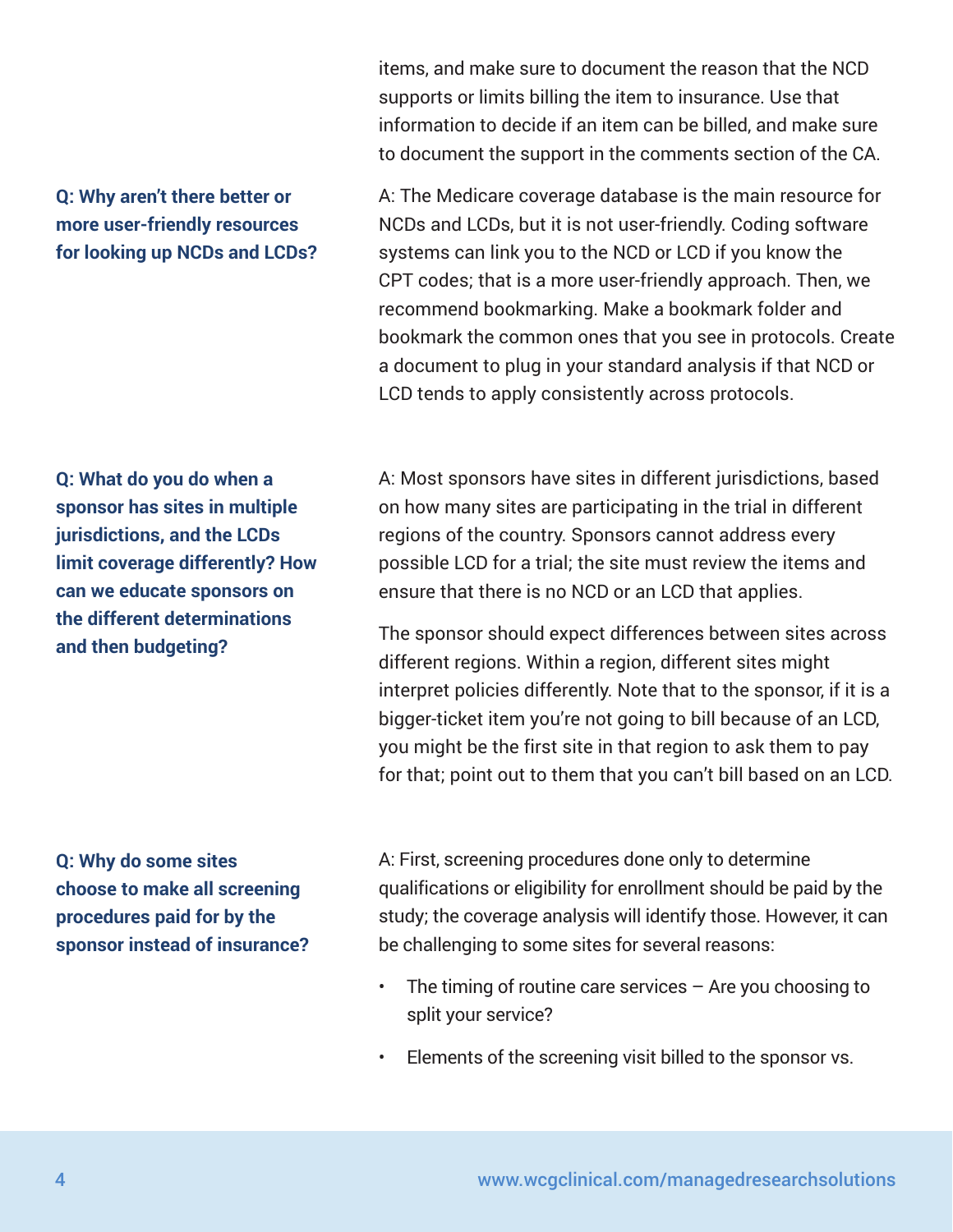third-party payers, as timing can be challenging – especially involving a PI or an investigator team with specialists or referrals from a primary care physician or other specialist, and if some services identified within the screening visit were recently performed by the previous physician group.

Services provided prior to signing the informed consent – leading to issues in terms of whether the data can be utilized and shared or if it remains within the window.

Second, during the consenting process, there are advantages in explaining to potential participants that any services provided during the screening visit will be covered by the sponsor  $-$  not billed to a third-party payer.

# **Q: What if we cannot find a concrete, third-party justification for a comments field?**

A: The comments field refers to your justification why the item is or is not billable to Medicare.

When there is no justification based on the Medicare research policies, many sites will ask the sponsor to pay for that item. If the sponsor does not agree, or if the PI pushes back, the site compliance department must decide.

Some sites have clinical SOPs; when a patient is admitted with this condition, they automatically order these tests for the patient, and those SOPs can also be used. Make sure there is no limiting NCD, LCD or other Medicare policy.

## **Q: How do private payers use Medicare guidance for coverage?**

A: Private payers administer Medicare Advantage Plans; subscribers have the same benefits as traditional Medicare. Medicare Advantage Plans will follow Medicare more closely in terms of coverage decisions since, other than the administration fees, the dollars are coming from Medicare. Commercially available plans for populations younger than Medicare eligibility have no requirement that commercial payers or private payers will make the same determinations as Medicare does.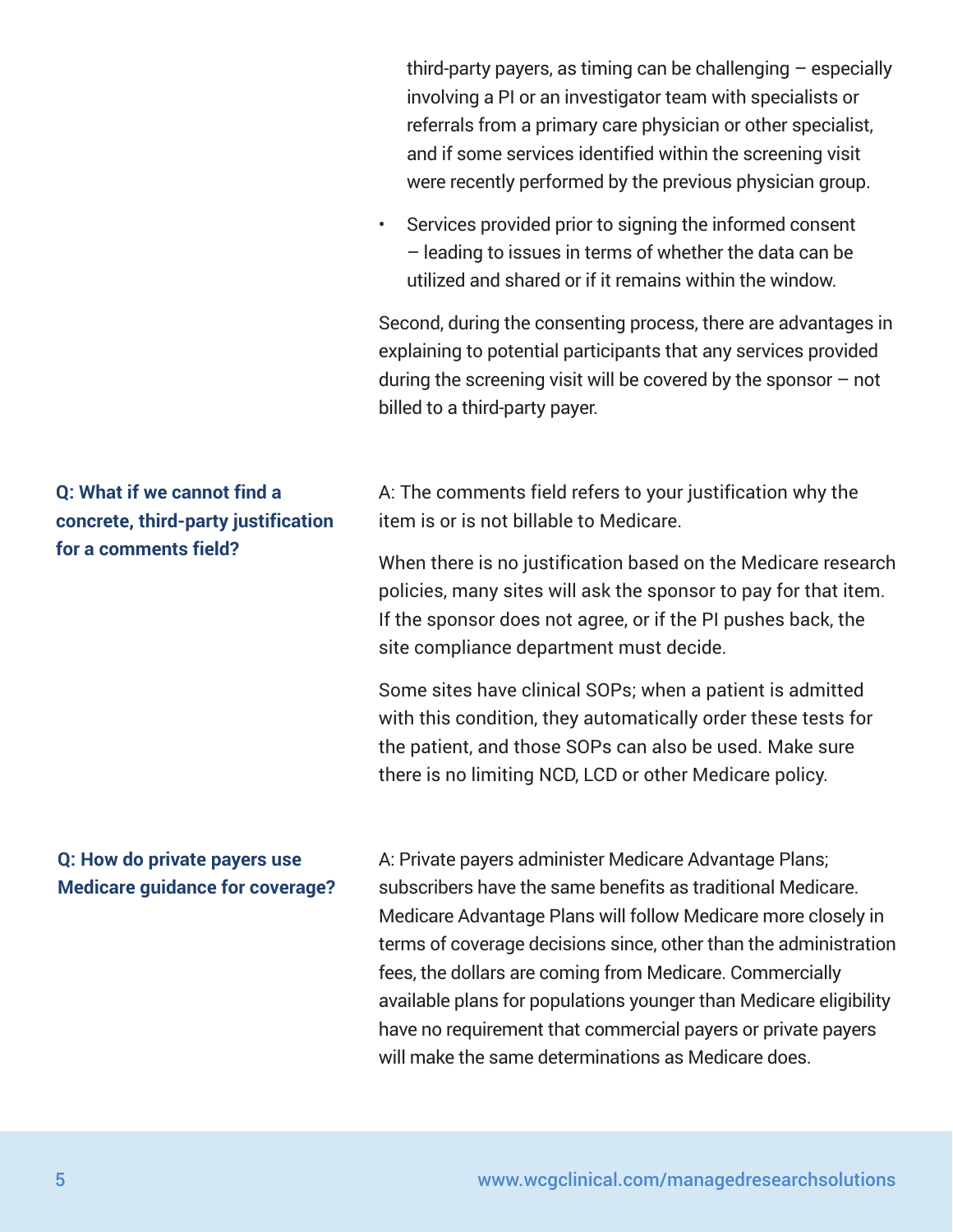That issue becomes a challenge for sites as they navigate the coverage analysis and identify potential patient populations; they need to see the history and experience of their clinical sites with certain areas of coverage for payers (e.g., cardiac cath lab, EP lab, surgery). Ensuring that you are utilizing pre-authorization processes required by payers is more important than trying to identify whether Aetna or Humana will cover a service the same way Medicare does.

A: Sites that participated in COVID trials, especially inpatient COVID treatment studies, encountered this issue. The entire admission period was submitted as a single bill to the thirdparty payer. Coding for that episode of care was the same whether the participant was on the study one day or for 99% of their stay.

Inpatient billing biomedical rules do not require Q0 or Q1 modifiers in line-by-line service, making coding easier. Those expectations are there for inpatient care, regardless of whether the entire hospitalization was directly related to study participation with routine services included or whether only a portion was related to the study. The same coding is submitted to Medicare.

A: Best practice in coverage analysis is to identify the investigational device on its line with its specific billing designation and modifier. Typically, the investigational device will have the Q0 modifier and a cost associated with it, depending on designation as Category A, provided free by the sponsor, or Category B, billable by cost. Identify that on a coverage analysis because within the episode of care, you will have that investigational device identified as a separate line, as well. It makes sense to call it out within coverage analysis specifically.

# **Q: What coding is required for hospitalized patients enrolled in a qualifying clinical trial with routine care services?**

## **Q: Should devices be identified separately from the procedure as a line item?**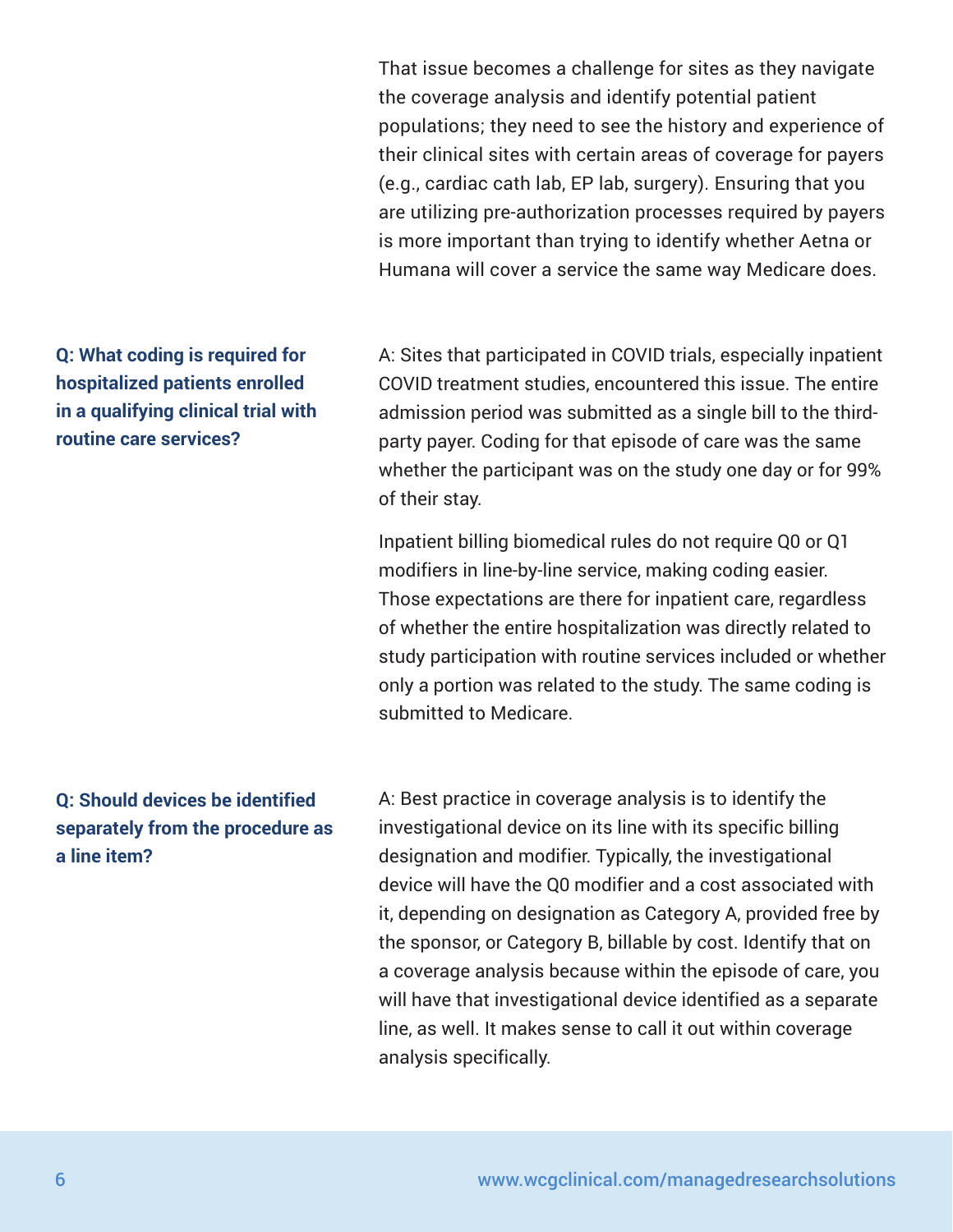When working with your supply chain to ensure that a specific charge code is created for the investigational device, we recommend including that in the coverage analysis. With investigational device studies, there is often the device plus guide wires and transducers to be included in that bill.

**Q: How do other sites keep track of amendments for the coverage analysis team? We seem to be the last to know, and it becomes a fire drill to update the MCA and the budget. This is largely an internal communication issue, but I'm curious if other sites have suggestions. Also, how often should you amend the coverage analysis?**

A: We recommend reviewing and updating the coverage analysis every time there is an amendment, even if the only update is the protocol version date. If you wait until the amendment might impact the grid or the coverage analysis itself, there may be several amendments. It can be hard to track down precisely what changed if you are going from version one to version six.

As far as keeping track, communication is critical to ensure that the CA and budget team know every protocol amendment. We have several sites that require a team member to be involved in any communication from the sponsor to be aware of amendments.

**Q: Do coverage with evidence development (CED) trials also need specific CMS approval?**

A: Yes, these trials fall under two different policies. We typically see the CMS approval posted on the CED page for these trials. If you are opening one of these studies and your coverage analyst does not see it on the CED page or the IDE page. Contact the sponsor and ask if they plan to submit for that program.

**Q: How does the Medicare secondary payer rule affect subject injury language in the clinical trial agreement, where the sponsor is asked to pay for study-related injury? Is letting Medicare cover for all complications a better approach?** A: The Medicare secondary payer rule originated due to workers' compensation claims or claims against general liability insurance for Medicare beneficiaries where someone else would pay the cost of the treatment. Medicare makes upfront payments to ensure that care is delivered in the hospital, or a caregiver can be made whole regarding the payments. Ultimately, it recoups expenses paid against the insurance policy. When a sponsor puts language into its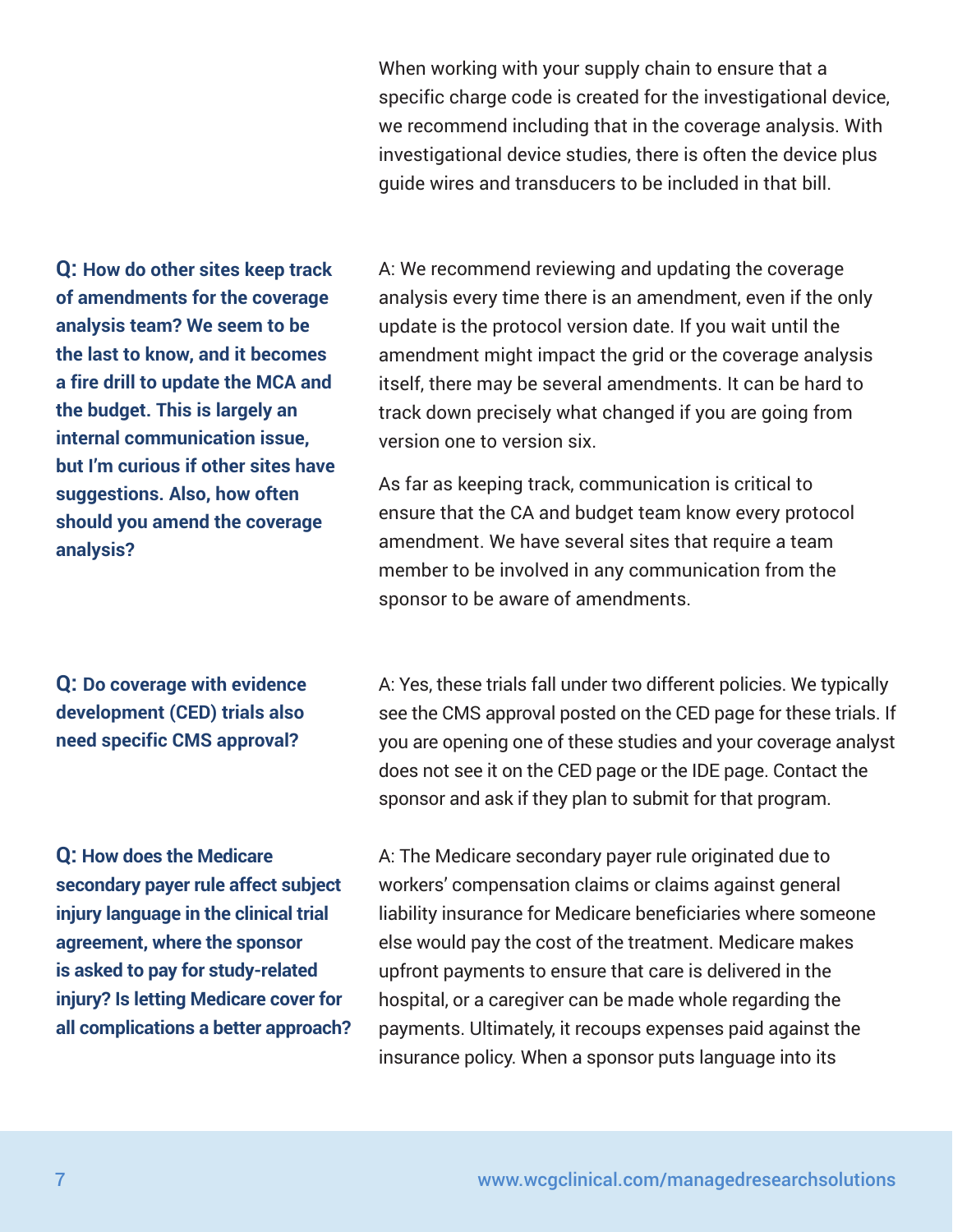clinical trial agreement or an informed consent stating that the sponsor will cover the costs for treating a research-related injury or conditional services denied by insurance, they make themselves a guarantor. Medicare says, "If you are a guarantor, then you are primary and will be paying before we will."

This situation leads to confusion in research-related injury-type scenarios. There is rarely a true guarantee that all participants in a study will either be 100% Medicare beneficiaries or 100% not Medicare beneficiaries, so you will have populations with commercial payers providing their insurance. If the Sponsor assumes all patients are Medicare, and allows research injury to be billed to insurance you have the commercially insured participants that at a minimum have out of pocket expenses (co-pays, deductibles, and/or co-insurance) and perhaps complete denials for coverage. In these cases, a patient and the site can be caught between whether to bill the individual for services denied by insurance or find a way to help the patient through their helping hands or medical assistance program, which is cumbersome.

If the Sponsor offers to cover research injury costs, then Medicare secondary payer rule puts the sponsor on the hook for all Medicare beneficiaries covering those costs as well, which was not what the sponsor intended. The default language often says that if the sponsor is willing to pay those costs, we should ask them to cover all research-related injury regardless of payer. This is better for the study participant, as they do not have deductibles, coinsurance or copays running through their insurance. From the sponsor's perspective, it is better to bill it to insurance.

**Q: How do you approach treating patients the same, whether they're in a trial or not, when it comes to billing insurance?**

A: Patients on a study are treated by the investigators according to the protocol and based on signs, symptoms or clinical conditions where the physician investigator is using medical knowledge.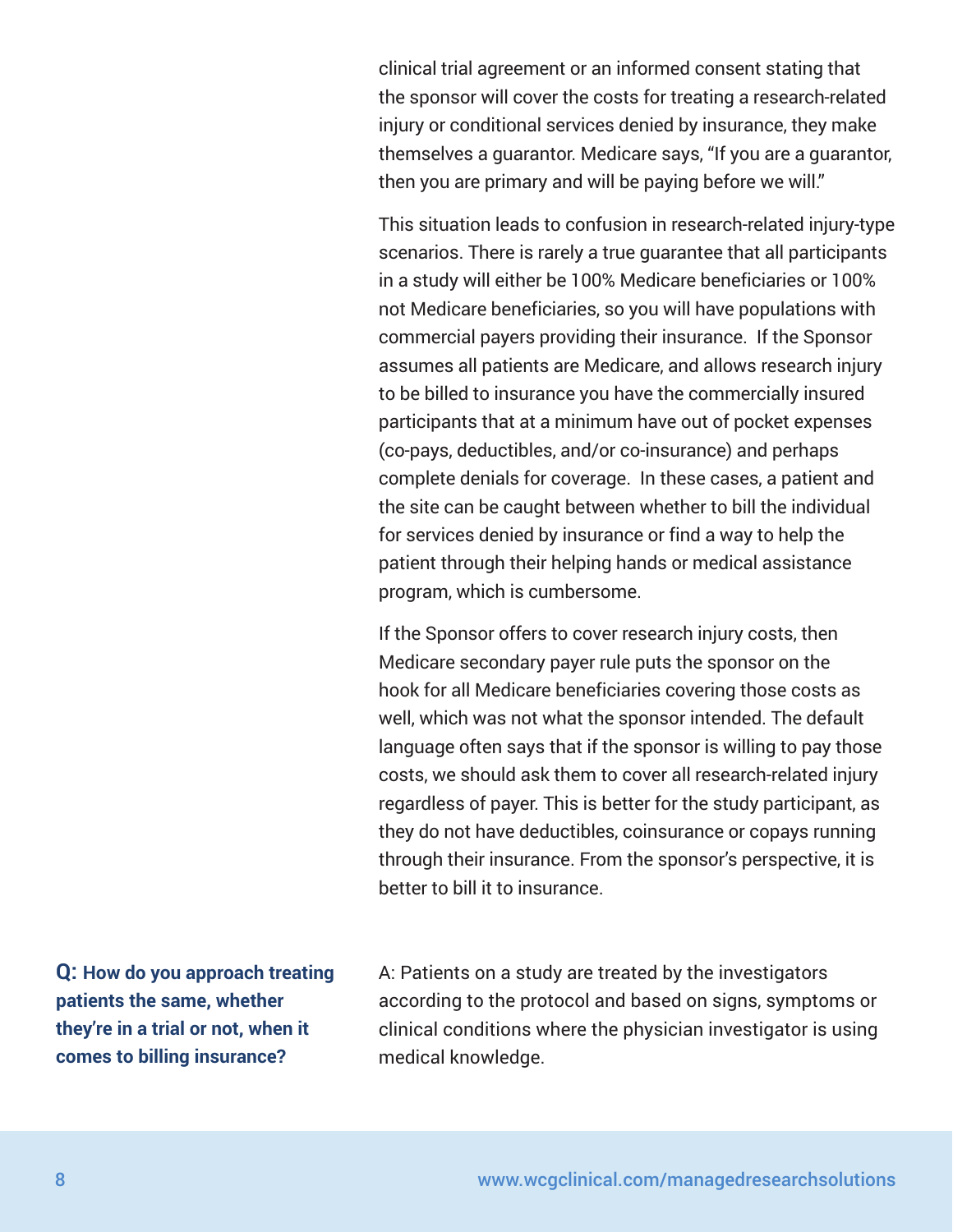The protocol will govern the care pathway required by the investigator or the site, but the investigator can use their medical knowledge and do what is best for the patient.

The charges for services should be created in the same fashion whether the patient encounter was for research or routine care. Whether a physician uses a tick sheet for the physical exam or an electronic package, that process should be consistent. That entire process ensures that patients are treated equitably.

**Q: How do other sites handle research tests or procedures that can be performed at several alternative sites to help with the current burden, such as a high volume of inpatients?**

A: This situation became challenging for sites due to the pandemic, as certain areas of care were shuttered or overwhelmed, so studies were restricted or mothballed. The ability to create overflow pathways for alternative clinical locations to conduct visits, scans or labs is a regulatory issue, ensuring that those areas are correctly identified in the IRB approval packet. That may require amendments to add sites. If you are adding imaging centers or physical locations, make sure to update your regulatory package and have IRB approval for those changes.

Communicate with those new stakeholders for billing. Make sure they understand how research billing flows, how charges are created and that somebody will review those charges. Share study information with clinical sites, so they understand how they are being brought into that study.

## **Q: What can we do to make sure that the PI complies with billing rules?**

A: First, have institutional policies requiring compliance of physician investigators with all research processes and policies. These policies and expectations should be embedded within your clinical privileging documents and processes; any physician or any caregiver wanting clinical privileges at your facilities will complete these every few years. A section allows them to identify their intention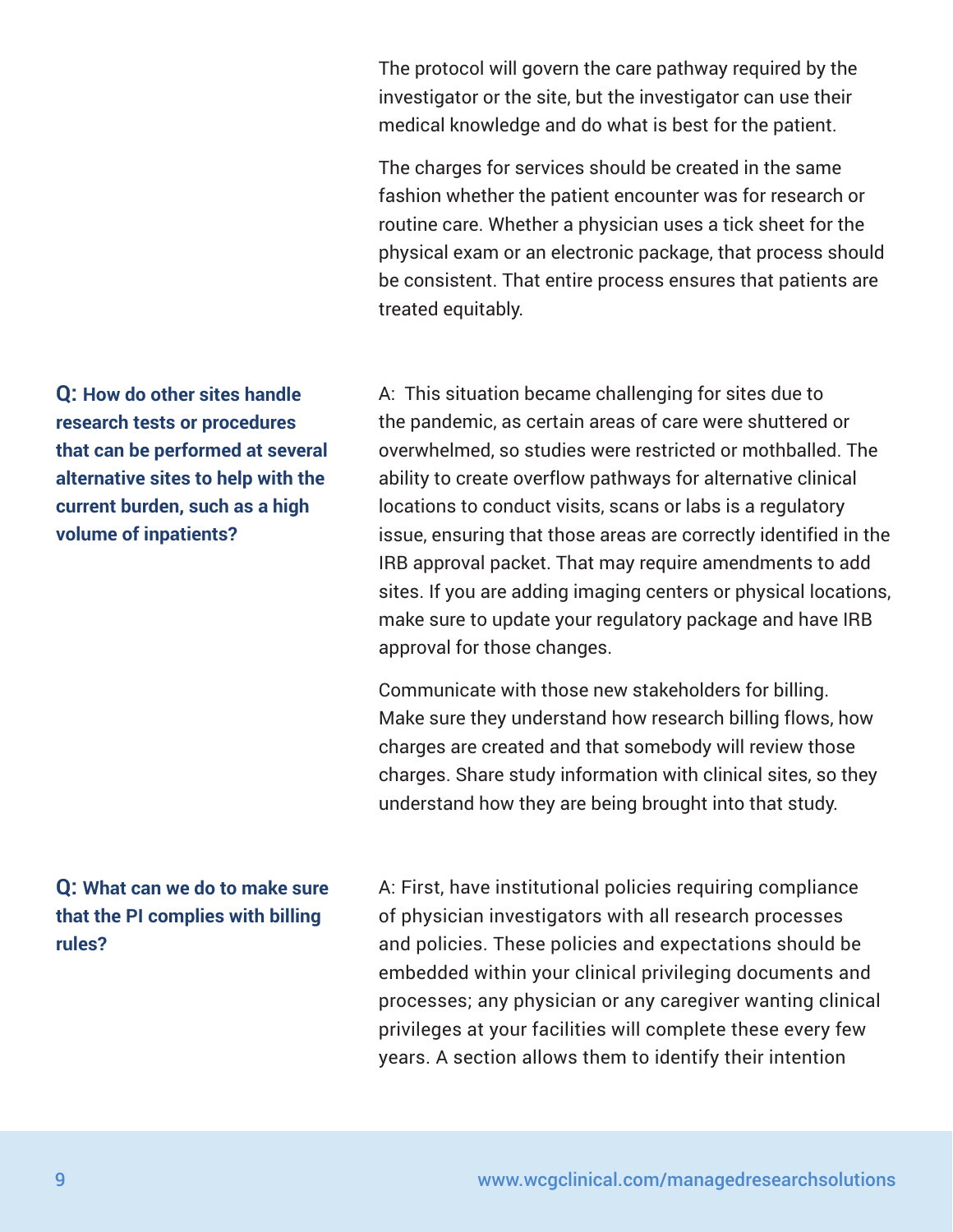to participate in research, helping you identify potential physicians or individuals conducting research within your walls. It also binds them and makes them realize that their clinical privileges are tied to their compliance with the research policies, including research billing compliance.

Second, communicate with the investigator team or the principal investigator at the completion of the coverage analysis process. Acknowledgment shares the final coverage analysis with the investigator. It also identifies which services called out in the protocol will be charged to the study vs. third-party payers.

Third, we should not ask clinicians to make billing determinations after the fact. We do not ask them to do so in their clinical care pathways, so we should not do it in research. That is what the coverage analysis is there for, and that is why we have a research billing compliance team. Let that process work.

**Q: Sponsors and sites sometimes disagree whether specific labs, EKGs, etc., can be billed to insurance as clinically appropriate monitoring of the effects of the item or service per NCD 310.1 or should be paid for by the sponsor. How do you navigate that decision?** A: It is common to see the sponsor disagree or push back on site billing designations, sometimes due to the sponsor's lack of knowledge regarding what Medicare will pay for vs. standard of care. The sponsor may think that chemistry is standard of care, but the chemistry item in the protocol includes more than a comprehensive metabolic panel. Additional tests such as LDH or magnesium may not have side effects that warrant those tests.

Look for prescribing information if available; some drug labels recommend specific tests and frequencies to monitor certain side effects. If a study drug does not have prescribing information, look to the ICF or the investigator brochure to determine if there is a side effect that warrants a test. Ultimately, the site is responsible for billing and billing regulations. Sites should push back on the sponsor if they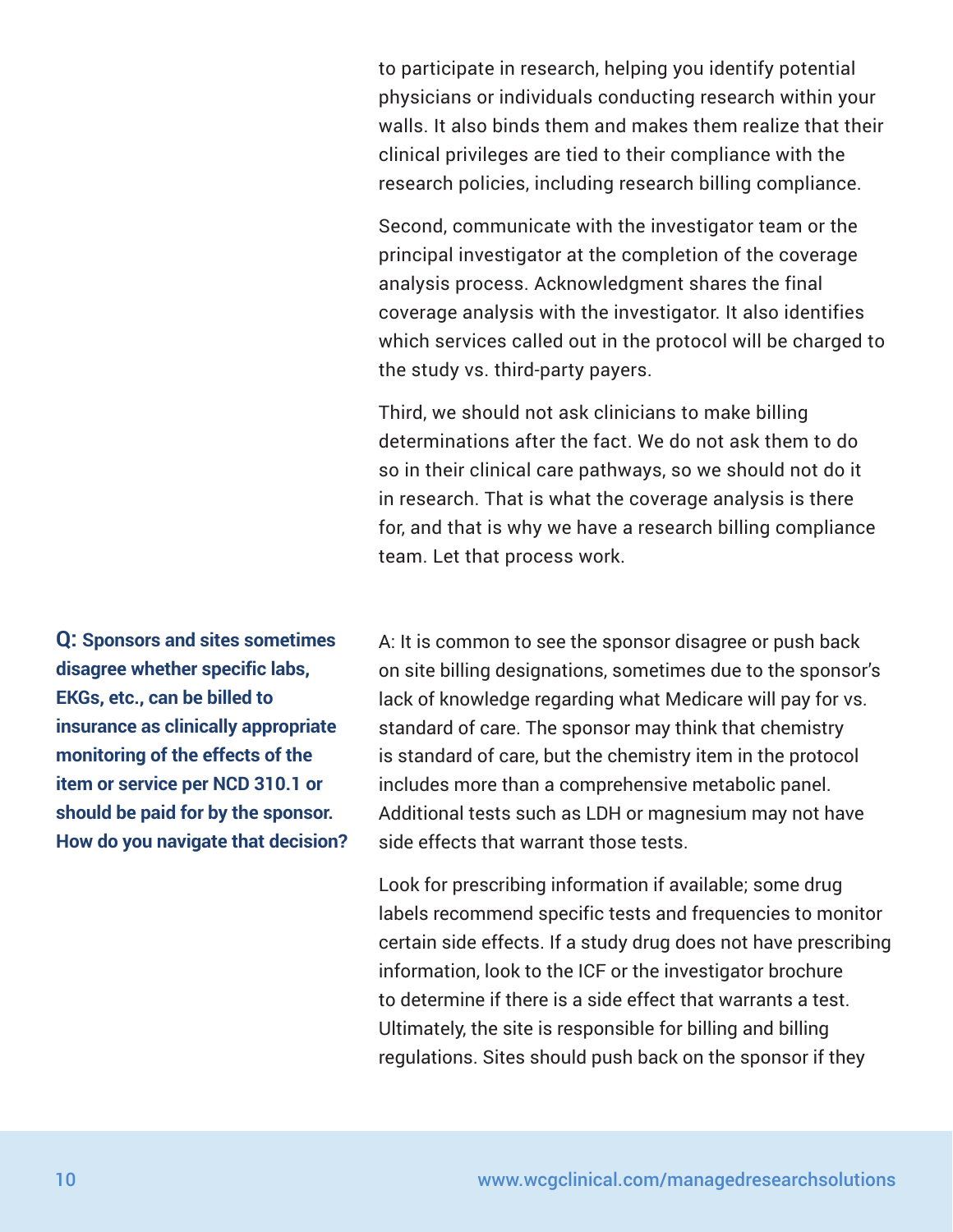are asking to change a billing designation. If you provide the context for the research determination, most sponsors are reasonable.

**Q: How do you successfully negotiate clinical research time allocated to PI consenting, CRC consent, prep or data entry if the sponsor insists on less? When should items be sent to invoicing vs. budget if negotiable?**

A: As far as PI and coordinator costs, we typically document costs based on hourly rates and time estimations. Some sponsors will not agree to PI oversight as a line item, so we cover the costs within other line items in the budget. It depends on the site's internal requirements and what the sponsor is willing to do.

For invoicing, we mark items if they are procedure alternatives; a CT or an MRI vs. an echo or a MUGA. It depends on your site's resources to invoice and follow up. You may want to embed some variable items in the perpatient costs, e.g., pregnancy tests or smaller items. Most sites prefer to have any item required for all patients listed in the per-patient budget instead of being invoiceable. For bigticket items or those that might vary in costs, e.g., a scan or a biopsy, the sponsor usually prefers those to be invoiceable.